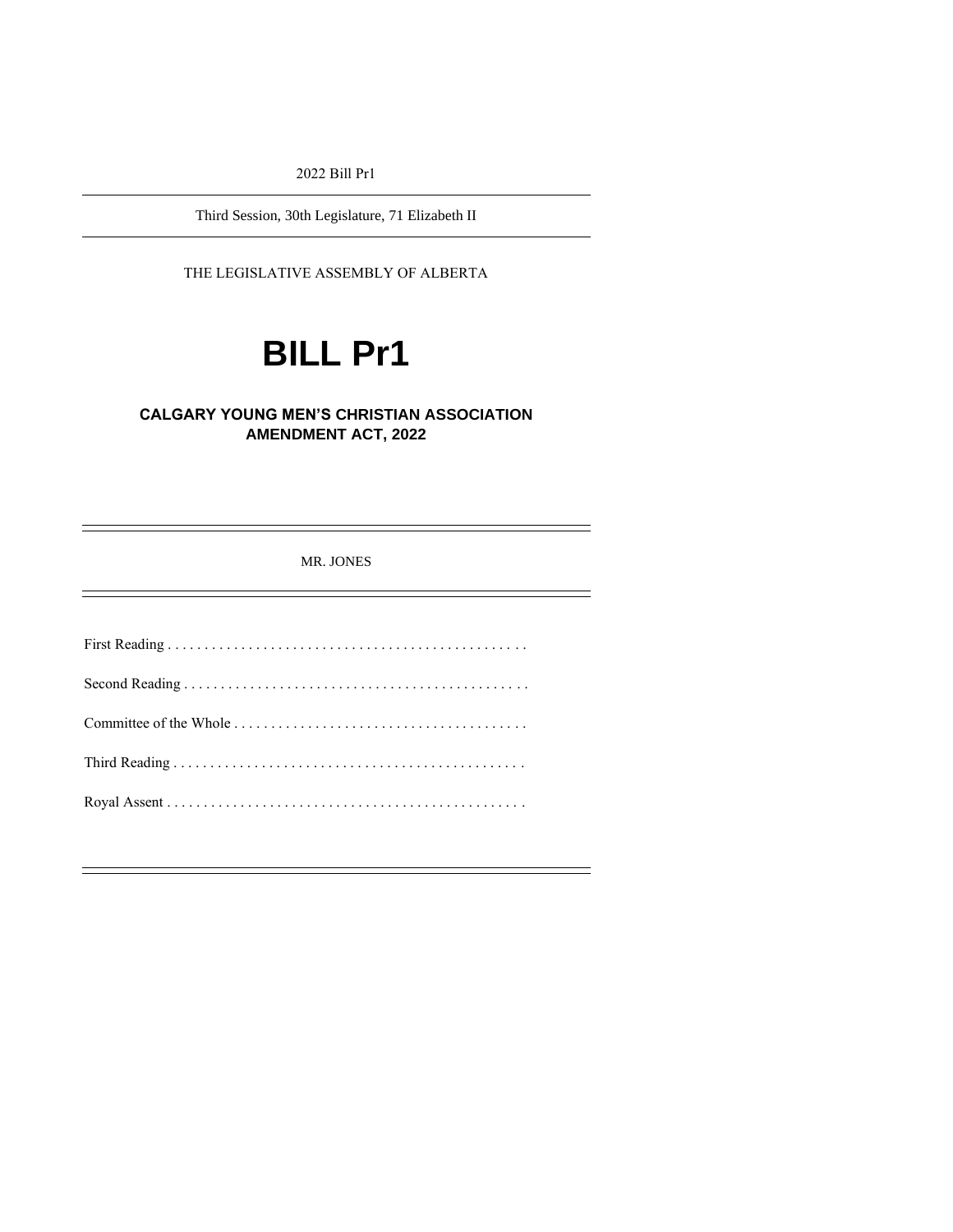*Bill Pr1 Mr. Jones*

# **BILL Pr1**

2022

# **CALGARY YOUNG MEN'S CHRISTIAN ASSOCIATION AMENDMENT ACT, 2022**

*(Assented to , 2022)*

#### **Preamble**

WHEREAS The Calgary Young Men's Christian Association was incorporated by *An Act to Incorporate the Calgary Young Men's Christian Association,* SA 1908, c25; and

WHEREAS The Calgary Young Men's Christian Association now desires amendments to *An Act to Incorporate the Calgary Young Men's Christian Association,* SA 1908, c25, to update the activities, objects, powers and privileges of the corporation;

HER MAJESTY, by and with the advice and consent of the Legislative Assembly of Alberta, enacts as follows:

#### **Amends SA 1908 c25**

**1** *An Act to Incorporate the Calgary Young Men's Christian Association* **is amended by this Act.**

**2 Section 1 is renumbered as section 1.1 and the following is added immediately before section 1.1:**

#### **Short title**

**1** This Act may be cited as the "*Calgary Young Men's Christian Association Act*".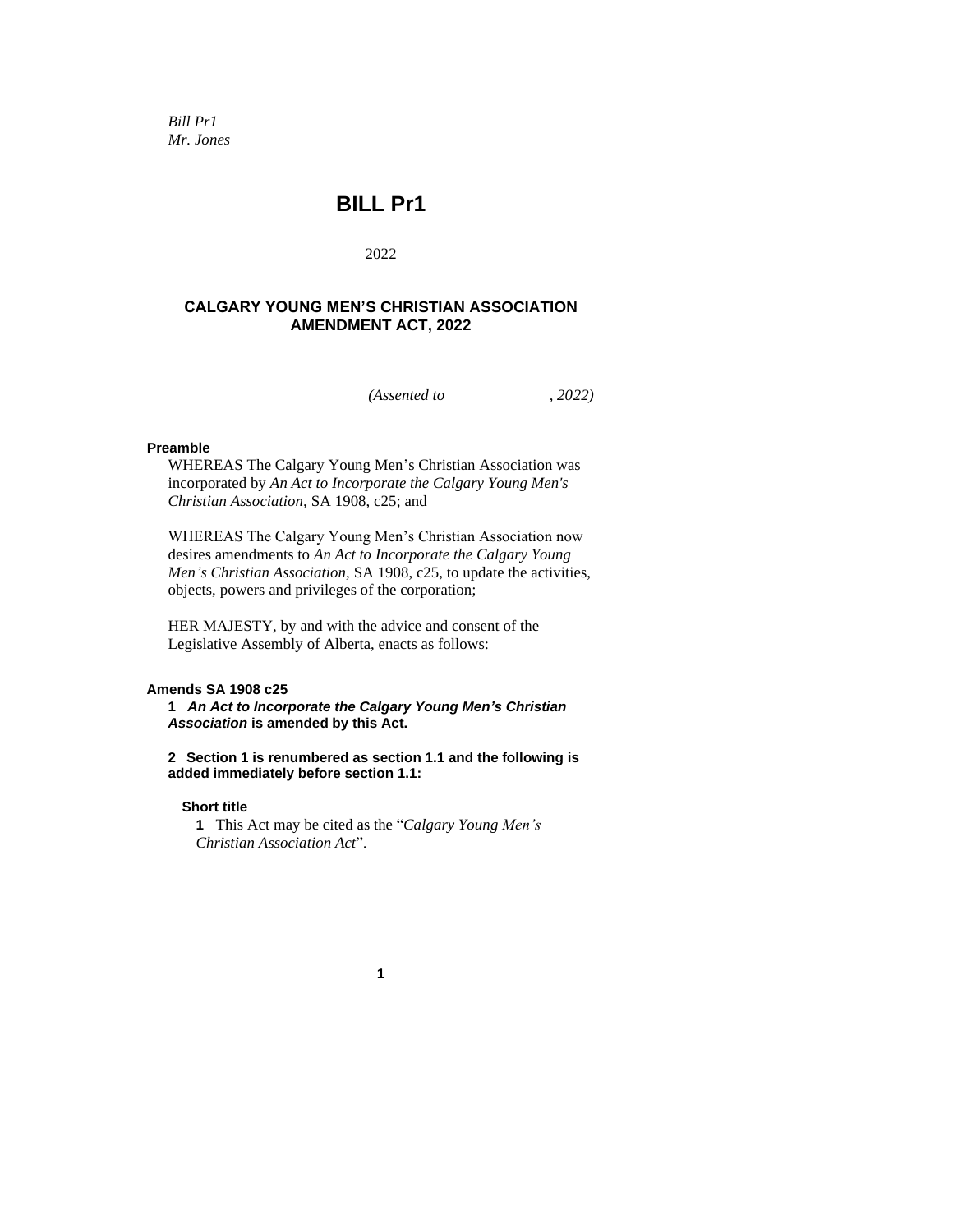**Explanatory Notes**

- **1** Amends chapter 25 of the Statutes of Alberta 1908.
- **2** Section 1 presently reads:

*Incorporation 1. The said William G. Hunt, John Niblock, Robert J. Hutchings, John Emerson, George A. Anderson, Thomas Underwood, Albert W. Ward and Charles A. Stuart, and such other persons as are now or shall hereafter become members of the*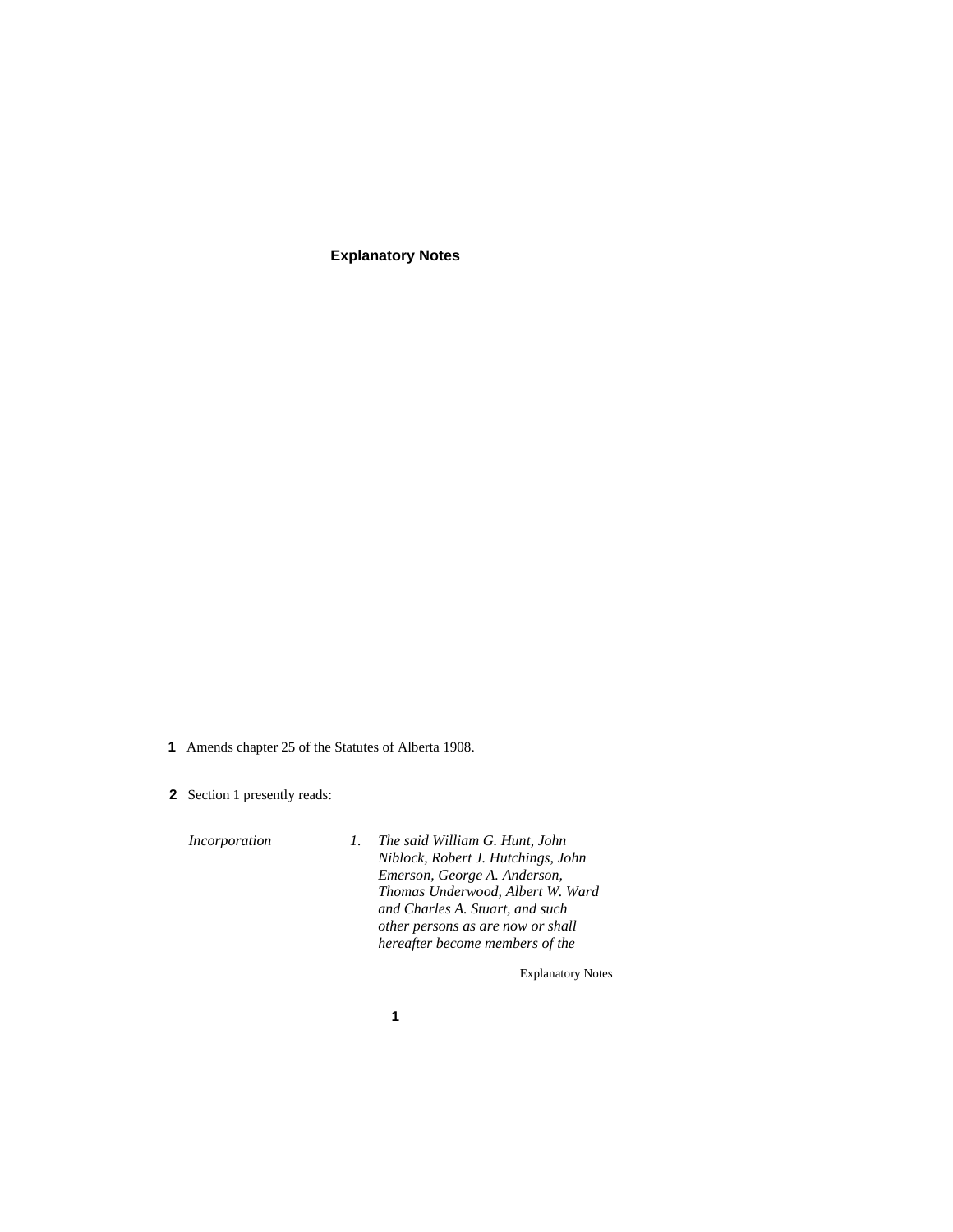**3 Section 1.1 is amended by striking out** "City of Calgary" **and substituting** "Province of Alberta"**.**

**4 The following is added immediately after section 1.1:**

#### **Corporate powers**

**1.2** The corporation has the capacity and, subject to this Act, the rights, powers and privileges of a natural person.

**5 Section 2 is repealed and the following is substituted:**

#### **Objects**

**2** The objects of the corporation are

- (a) to provide public amenities by establishing, administering, maintaining and operating multi-use facilities within Alberta that offer physical, social, artistic and educational programs, services, activities and events for the benefit of the general public,
- (b) to advance education, and promote the health and wellness of children by delivering preschool, daycare and other evidence-based child development programs that foster their physical, mental and social development,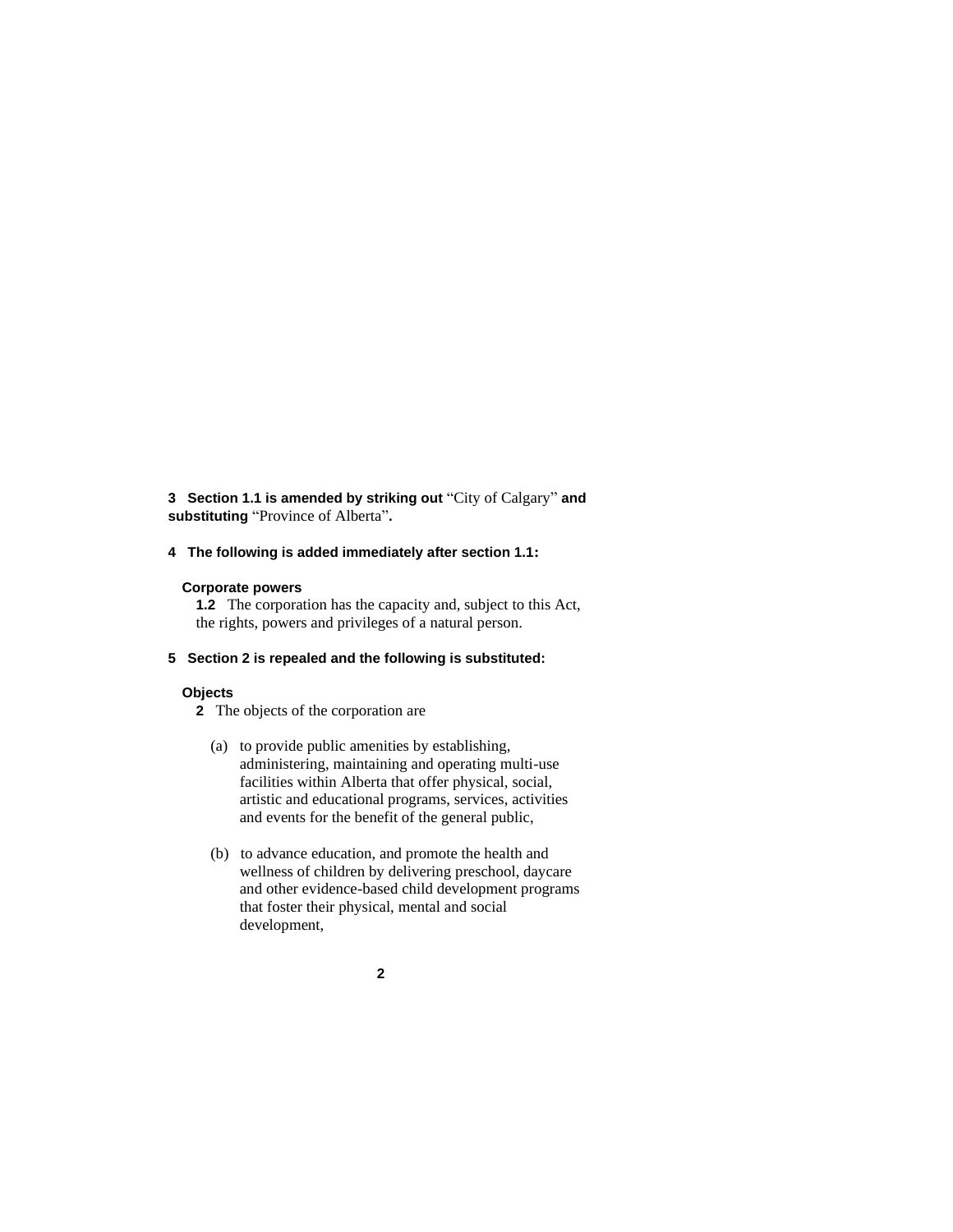*said association, are hereby declared to have been, since the said 30th day of June, 1905, and shall at all times hereafter be a body politic and corporate under the name of "The Calgary Young Men's Christian Association," and the said association is hereby declared to have had power at all times since the said 30th day of June 1905, and shall hereafter have power to acquire and hold real estate in the City of Calgary, or any leasehold or other interest therein, provided the annual value of the real estate so acquired or held and not actually used for the work of the said association, does not, at any one time, exceed the sum of ten thousand dollars, and the same, or any part thereof to alienate, exchange, mortgage, lease or otherwise charge or dispose of as occasion may require.* 

- **3** Incorporation.
- **4** Corporate powers.
- **5** Section 2 presently reads:

*Object 2. The object of the said corporation shall be to carry on the usual work of The Young Men's Christian Association consisting of the maintenance of a gymnasium, reading rooms and lecture rooms and the prosecution of such religious and social effort as will tend to promote the physical, intellectual, moral and spiritual development of the young men of the City of Calgary.*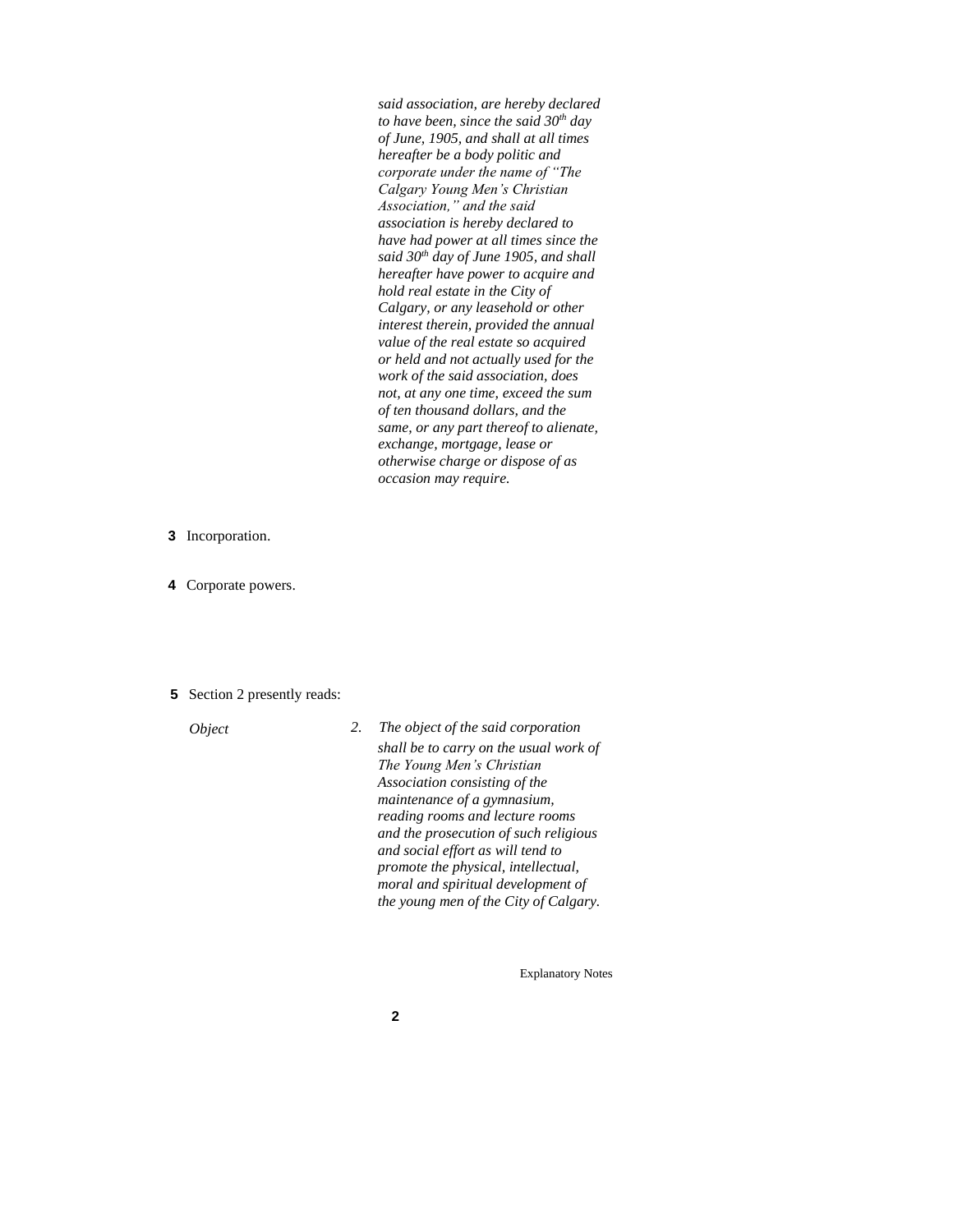- (c) to advance education, and promote the health and wellness of individuals by operating outdoor facilities and resources for the delivery of experiential, outdoororiented programs and activities for individuals, families and groups within Alberta,
- (d) to advance education, and promote the health and wellness of individuals, families and groups through the provision of community-based programs and activities that promote physical activity and the development of academic skills, leadership qualities or cultural and community connections,
- (e) to receive gifts, bequests, funds and property and to hold, invest, administer and distribute funds and property to qualified donees as defined in section 149.1(1) of the *Income Tax Act (Canada)*, and
- (f) to do all such other things as are incidental and ancillary to the attainment of any of the purposes and the exercise of the powers of the corporation.

#### **6 Section 5 is repealed and the following is substituted:**

#### **Establishment of branches**

**5** The corporation may have, establish, or maintain branches, facilities, locations or operations within the Province of Alberta to promote the objects of the corporation.

**7 Section 6 is repealed.**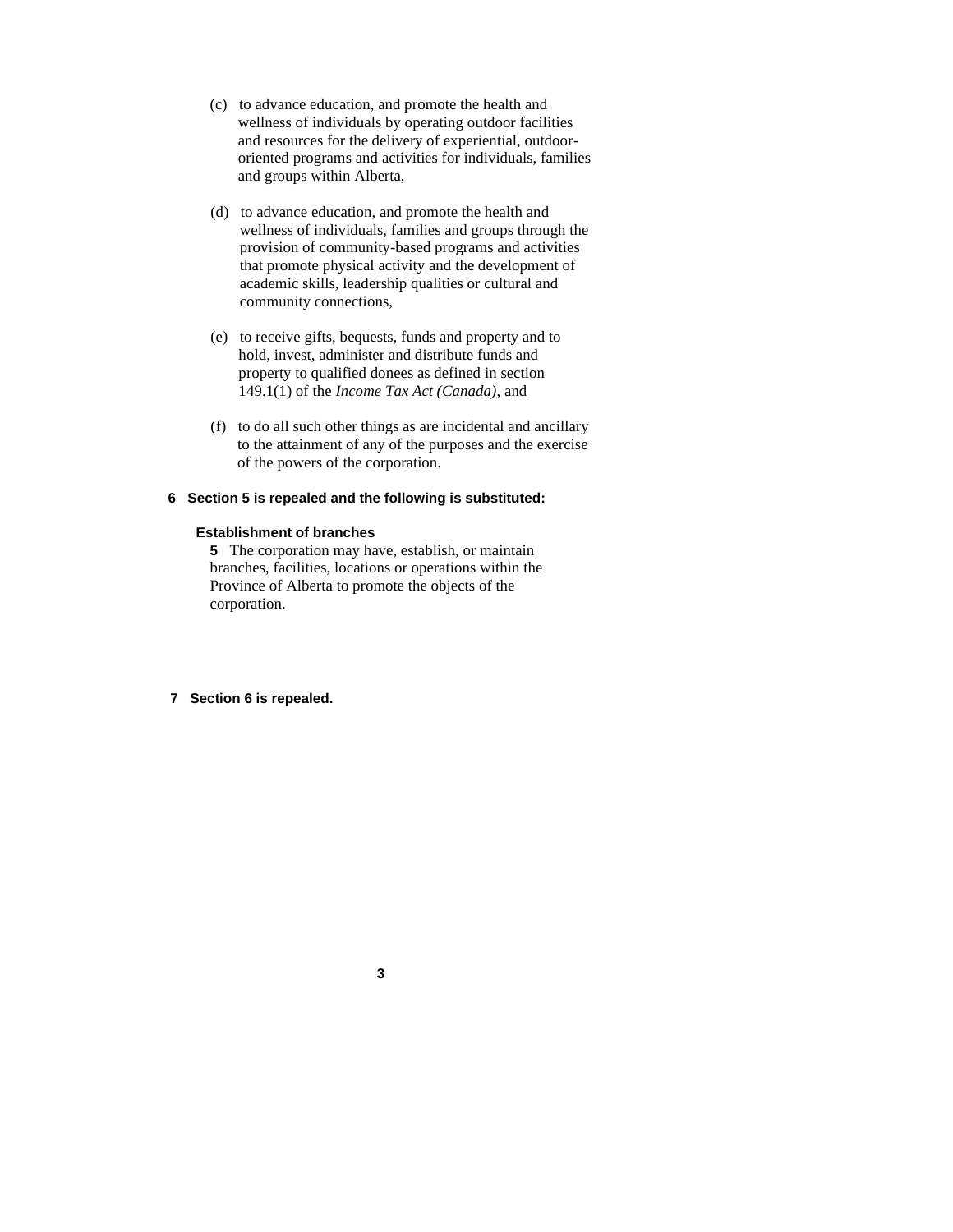- **6** Section 5 presently reads:
	- *Establishment of branches 5. The said corporation may from time to time have or establish and maintain any number of branches thereof within the City of Calgary to promote the objects thereof.*
- **7** Section 6 presently reads:

| <b>Technical</b> | 6. The said corporation shall have     |
|------------------|----------------------------------------|
| education, etc.  | power to establish a system of         |
|                  | technical education, including such    |
|                  | branches of science or such            |
|                  | industrial arts as the officers of the |
|                  | said corporation may from time to      |
|                  | time determine.                        |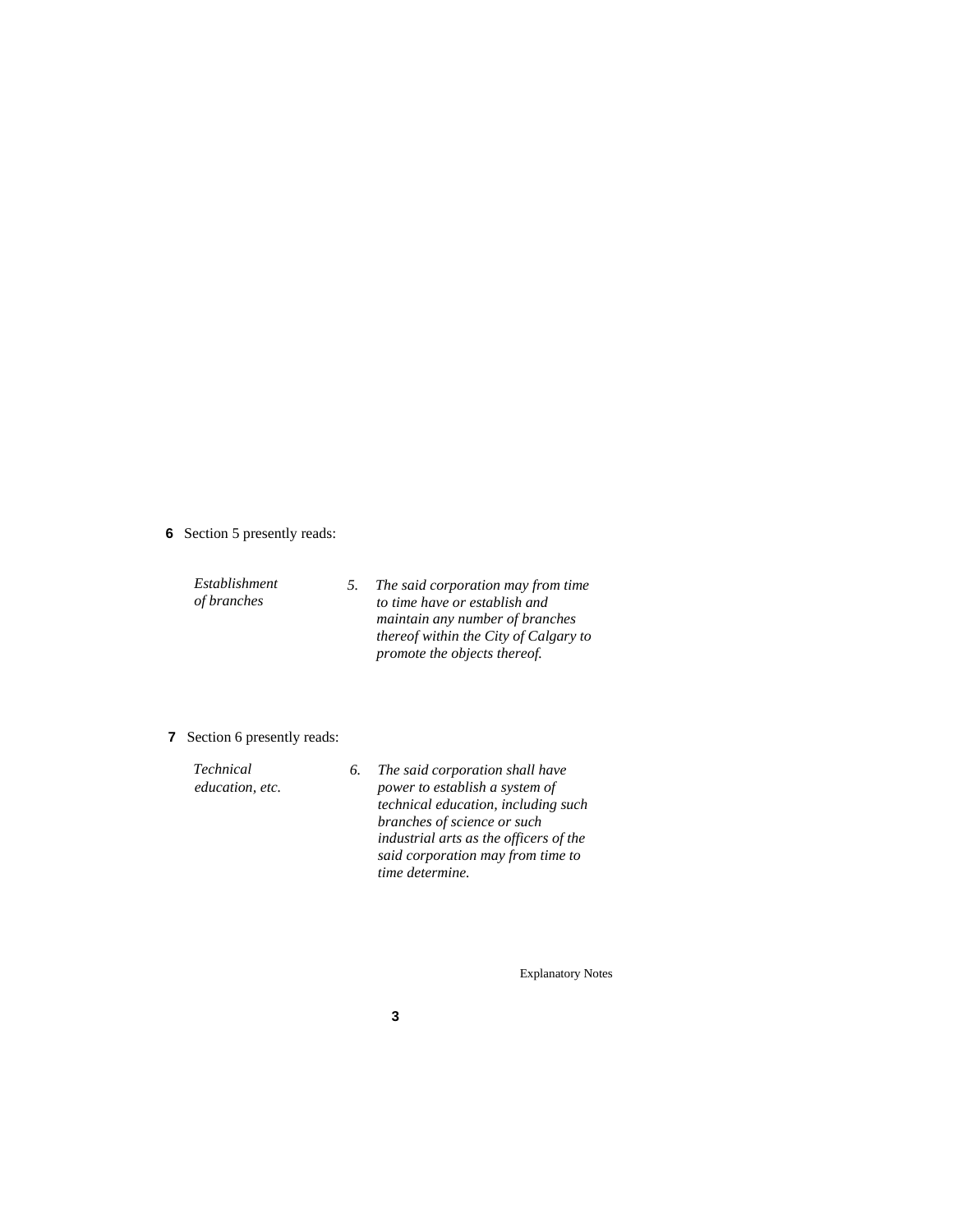## **8 The following is added immediately after section 9:**

### **Transitional**

**10(1)** In this section, "previous Act" means this Act as it read immediately before the coming into force of this section.

**(2)** Nothing in this Act affects a contract, agreement, engagement, bill of exchange, promissory note or cheque that was issued in accordance with the previous Act.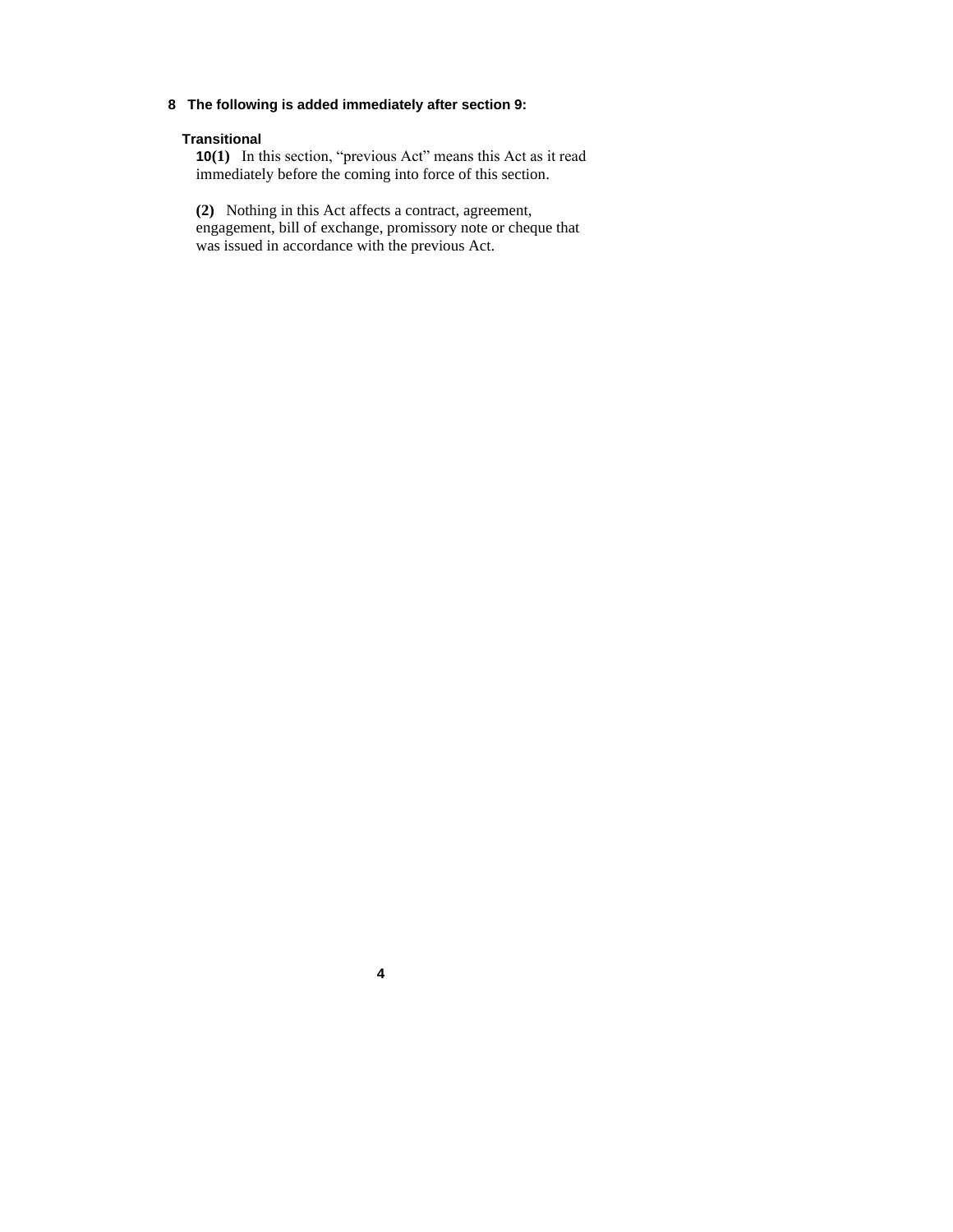# Transitional.